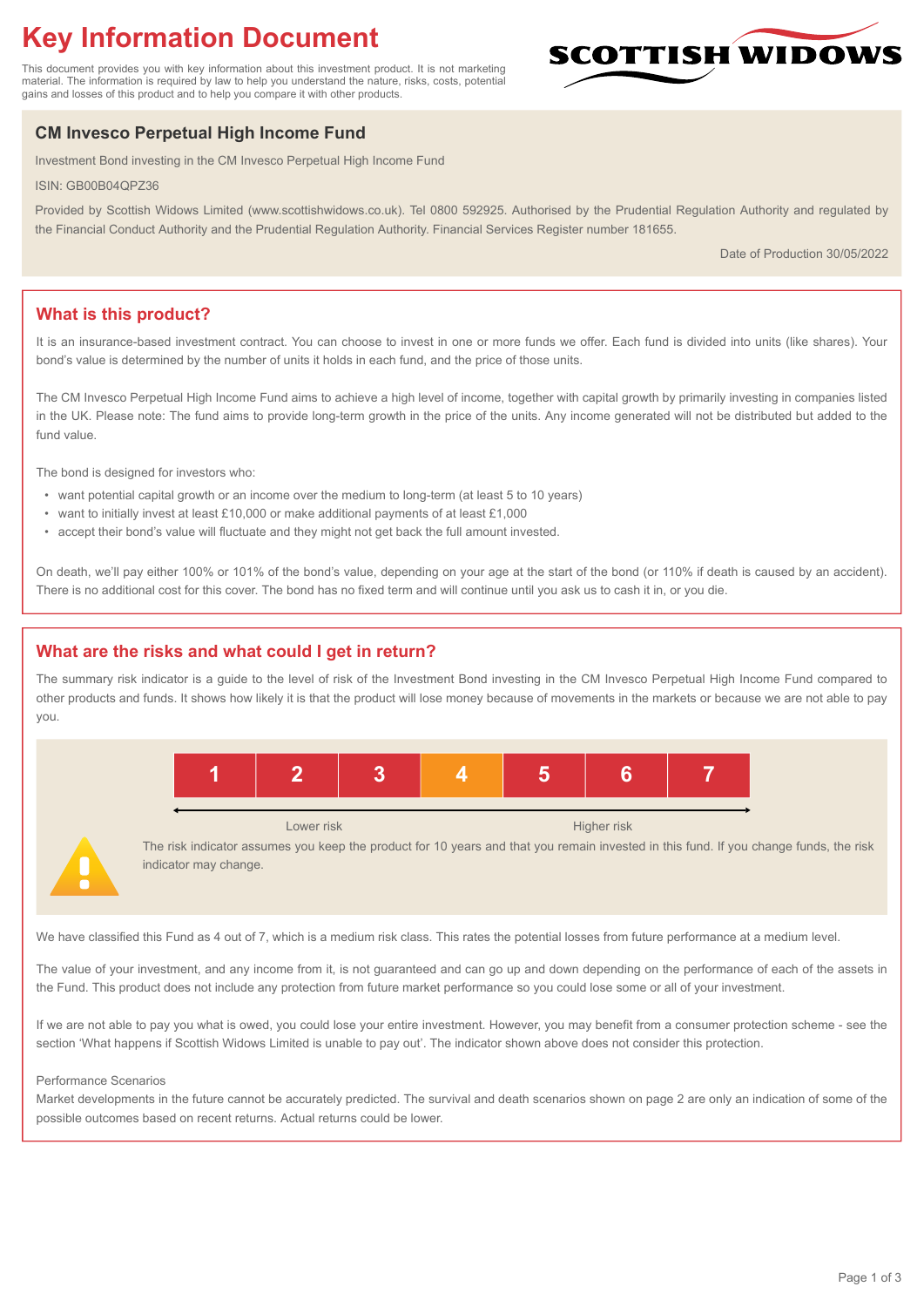

#### **What are the risks and what could I get in return? (continued)**

This table shows the money you could get back over the next 10 years, under different scenarios, assuming that you invest £10,000. The figures below assume no withdrawals are taken and do not allow for any Large Fund Bonus which may apply. The scenarios shown illustrate how your investment could perform. You can compare them with the scenarios of other products. The scenarios presented are an estimate of future performance based on evidence from the past on how the value of this investment varies, and are not an exact indicator. What you get will vary depending on how the market performs and how long you keep the investment. The stress scenario shows what you might get back in extreme market circumstances, and it does not take into account the situation where we are not able to pay you. The death scenario assumes investments perform in line with the moderate scenario.

The figures shown include all the costs of the product itself, but may not include all the costs that you pay to your adviser. The figures do not take into account your personal tax situation, which may also affect how much you get back. Before deciding to invest, you should read the Additional Information Document for more information on the risks and what you might get back. See page 2 for information on how the performance scenarios are calculated.

| <b>Investment £10,000</b> |                                                    |           |           |                                             |  |  |
|---------------------------|----------------------------------------------------|-----------|-----------|---------------------------------------------|--|--|
|                           | 1 year                                             |           | 5 years   | 10 years<br>(Recommended<br>holding period) |  |  |
| <b>Survival Scenarios</b> |                                                    |           |           |                                             |  |  |
| <b>Stress scenario</b>    | What you might get back after costs<br>£1,471      |           | £4.418    | £2,998                                      |  |  |
|                           | $-85.29%$<br>Average return each year              |           | $-15.07%$ | $-11.35%$                                   |  |  |
| Unfavourable scenario     | What you might get back after costs<br>£7,633      |           | £4,700    | £2,917                                      |  |  |
|                           | Average return each year                           | $-23.67%$ | $-14.02%$ | $-11.59%$                                   |  |  |
| Moderate scenario         | What you might get back after costs                | £9,436    | £7,510    | £5,646                                      |  |  |
|                           | Average return each year                           | $-5.64%$  | $-5.57%$  | $-5.56%$                                    |  |  |
| Favourable scenario       | What you might get back after costs                | £11,513   | £11,844   | £10,787                                     |  |  |
| Average return each year  |                                                    | 15.13%    | 3.44%     | 0.76%                                       |  |  |
| <b>Death scenarios</b>    |                                                    |           |           |                                             |  |  |
| Insured event             | What your beneficiaries might get back after costs | £9,530    | £7,585    | £5,702                                      |  |  |

#### **What happens if Scottish Widows is unable to pay out?**

Your Plan is fully covered by the Financial Services Compensation Scheme. More information about compensation arrangements is available from the Financial Services Compensation Scheme, who can be contacted on 0800 678 1100 or 0207 741 4100 or via their website at www.fscs.org.uk

# **What are the costs?**

The Reduction in Yield (RIY) shows what impact the total costs you pay will have on the investment return you might get. The total costs take into account one-off, ongoing and incidental costs. The amounts shown here are the cumulative costs of the product itself, for three different holding periods. The monetary figures shown assume you invest £10,000 and investments perform in line with the moderate scenario. The figures are estimates and may change in the future. The person selling you or advising you about this product may charge you other costs. If so, this person will provide you with information about these costs, and show you the impact that all costs will have on your investment over time.

| Investment £10,000              |                             |                              |                            |  |  |  |
|---------------------------------|-----------------------------|------------------------------|----------------------------|--|--|--|
| <b>Scenarios</b>                | If you cash in after 1 year | If you cash in after 5 years | If you cash in at 10 years |  |  |  |
| Total costs                     | £249                        | £906                         | £1,485                     |  |  |  |
| Impact on return (RIY) per year | 2.59%                       | 2.21%                        | 2.17%                      |  |  |  |